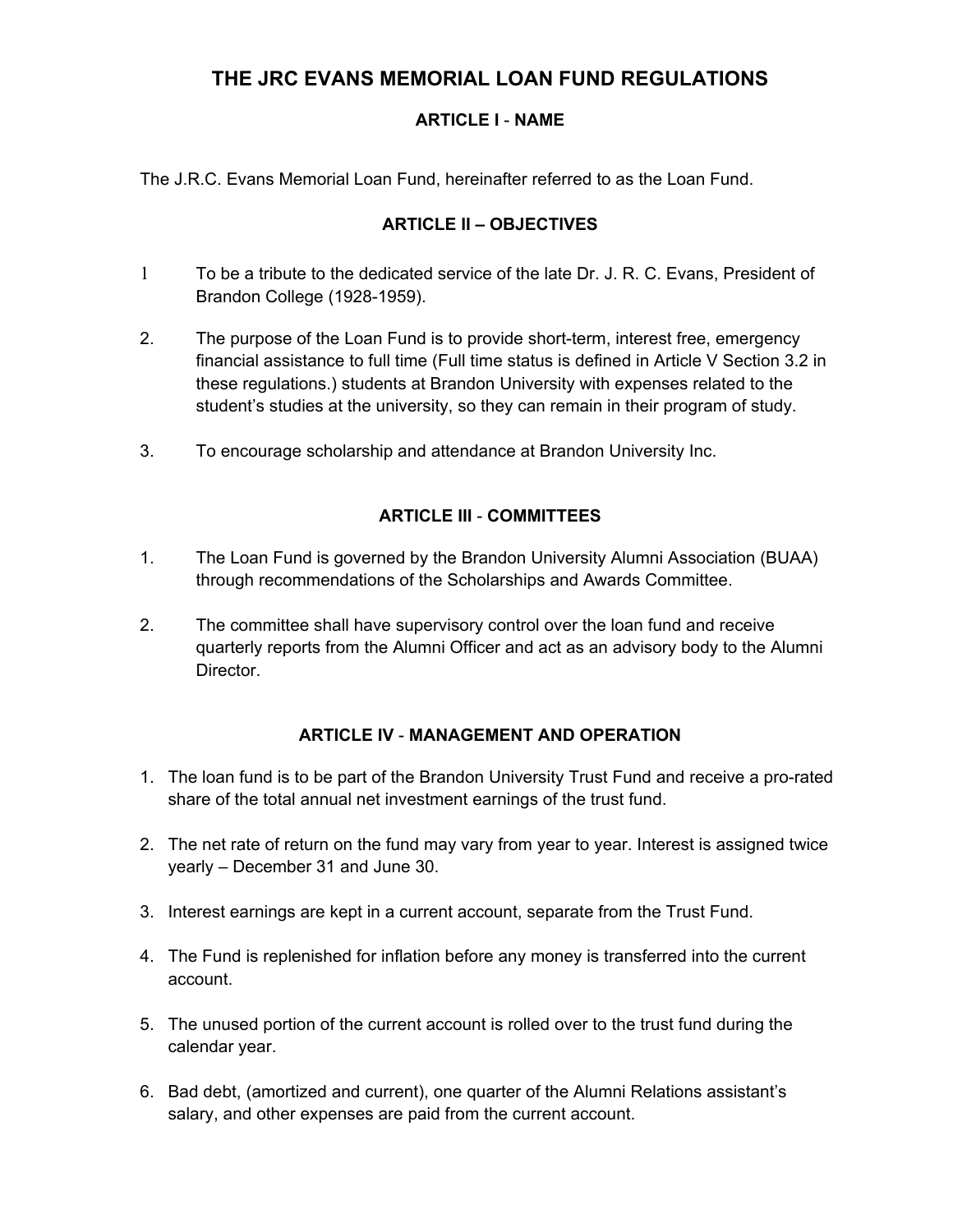- 7. Cash flow for daily operations is provided by the University and transactions are processed through a university account.
- 8. Administrative services for the loan fund are provided by the university at no cost to the fund.
- 9. Money received from loan repayment is used to fund new loans.

## **ARTICLE V** - **RULES REGARDING APPLICATION**

#### **Section 1 - Application Form**

1. Application shall be made by completing the J.R.C. Evans Loan Fund

application.

#### **Section 2 - Date of Application**

1. Applications are accepted daily at the Alumni Relations Office. Completed applications must be presented before or at an interview which may occur on the Monday. The loan application will be processed and the money available Friday of that same week.

## **Section 3 - Qualifications of Applicants**

- 1. The applicant must demonstrate to the Alumni Officer that an economic need exists.
- 2. The applicant must be a full-time student as defined by the University. (Therefore, an applicant taking nine or more credit hours per term shall be considered a full time student.) The applicant must be enrolled in a minimum of 9 (nine) credit hours/term for the fall and winter sessions or a minimum of 6 (six) credit hours/term for spring and summer sessions. This shall be verified with the Registrar's office.
- 3. The applicant's previous loan fund repayment history will be taken into account.
- 4. The loan is not to be used for any bills owing to the university.

#### **Section 4 - Amount of Loan**

1. The maximum amount of the loan to any individual shall not exceed \$400.00.

#### **Section** *5* **- Repayment of Loans**

1. The loan shall be repaid within six months from receipt of loan.